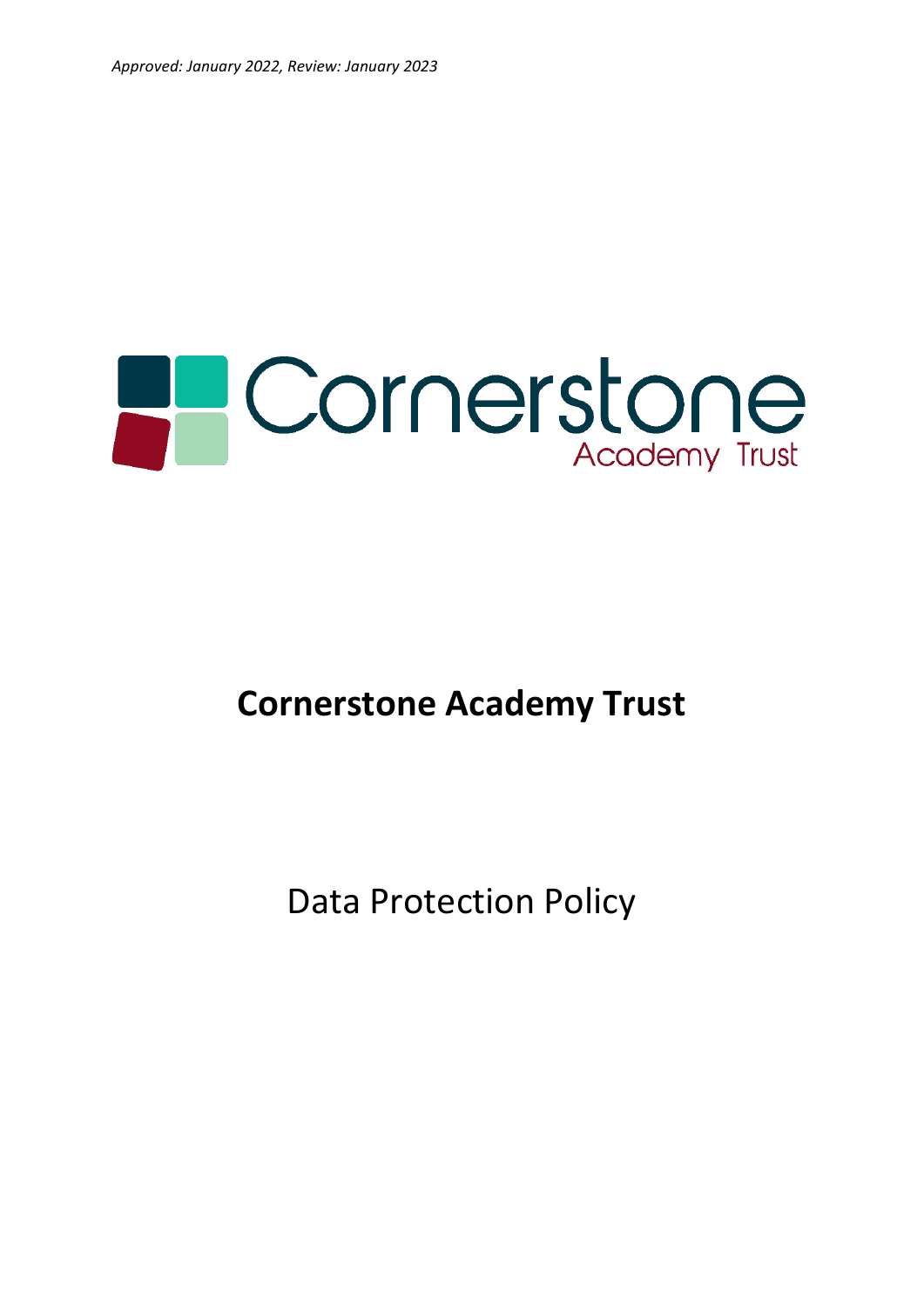# **Data Protection Policy**

This policy in drafted in accordance with the requirements of the General Data Protection Regulation ("GDPR") and should be read in conjunction with our privacy notices.

#### **Contents**

- Policy statement
- About this policy
- Definition of data protection terms
- Data protection officer
- Data protection principles
- Fair and lawful processing
- Processing for limited purposes
- Notitying data subjects
- Adequate relevant and non-excessive
- Accurate data
- Timely processing
- Processing in line with data subject's rights
- Data security
- Data protection impact assessments
- Disclosure and sharing of personal information
- Data processors
- Images and videos
- Changes to this policy

ANNEX Definition of terms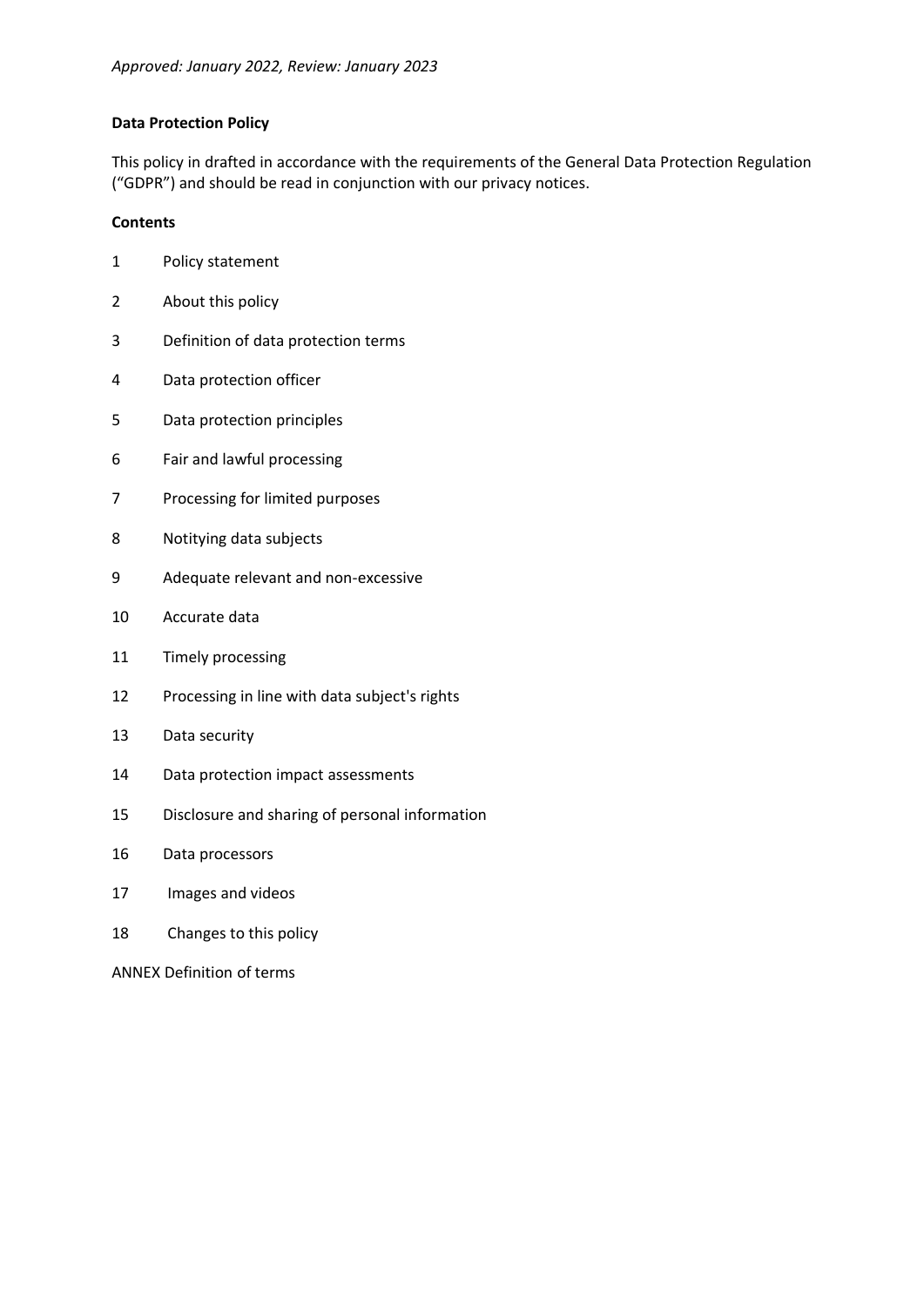#### 1 **Policy statement**

- 1.1 Everyone has rights with regard to the way in which their **personal data** is handled. During the course of our activities as a Trust we will collect, store and **process personal data** about our pupils, **workforce**, parents and others. This makes us a **data controller** in relation to that **personal data**.
- 1.2 We are committed to the protection of all **personal data** and **special category personal data** for which we are the **data controller**.
- 1.3 The law imposes significant fines for failing to lawfully **process** and safeguard **personal data** and failure to comply with this policy may result in those fines being applied.
- 1.4 All members of our **workforce** must comply with this policy when **processing personal data** on our behalf. Any breach of this policy may result in disciplinary or other action.

#### 2 **About this policy**

- 2.1 The types of **personal data** that we may be required to handle include information about pupils, parents, our **workforce**, and others that we deal with. The **personal data** which we hold is subject to certain legal safeguards specified in the General Data Protection Regulation ('**GDPR**'), the Data Protection Act 2018, and other regulations (together '**Data Protection Legislation**').
- 2.2 This policy and any other documents referred to in it set out the basis on which we will **process** any **personal data** we collect from **data subjects**, or that is provided to us by **data subjects** or other sources.
- 2.3 This policy does not form part of any employee's contract of employment and may be amended at any time.
- 2.4 This policy sets out rules on data protection and the legal conditions that must be satisfied when we process **personal data**.

#### 3 **Definition of data protection terms**

3.1 All defined terms in this policy are indicated in **bold** text, and a list of definitions is included in the Annex to this policy.

# 4 **Data Protection Officer**

- 4.1 As a Trust we are required to appoint a Data Protection Officer ("DPO").
- 4.2 The DPO is responsible for ensuring compliance with the Data Protection Legislation and with this policy. Any questions about the operation of this policy or any concerns that the policy has not been followed should be referred in the first instance to the DPO.
- 4.3 The DPO is also the central point of contact for all **data subjects** and others in relation to matters of data protection.
- 4.4 Our DPO is Ashley Bevan-Smith. He can be contacted via [DPO@tcat.education](mailto:DPO@tcat.education)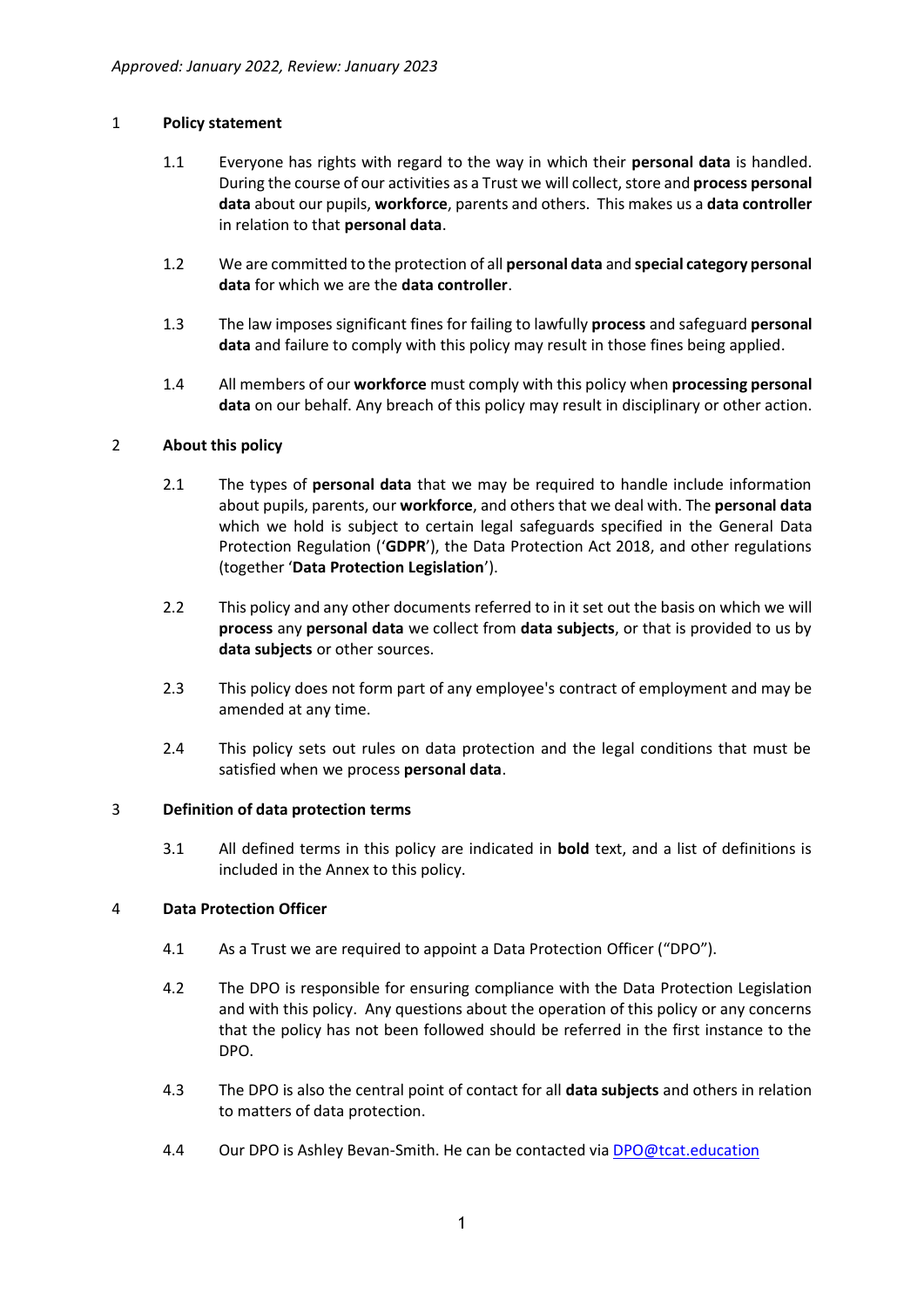#### 5 **Data protection principles**

- 5.1 Anyone **processing personal data** must comply with the data protection principles. These provide that **personal data** must be:
	- 5.1.1 **Processed** fairly and lawfully and transparently in relation to the **data subject**;
	- 5.1.2 **Processed** for specified, lawful purposes and in a way, which is not incompatible with those purposes;
	- 5.1.3 Adequate, relevant and not excessive for the purpose;
	- 5.1.4 Accurate and up to date;
	- 5.1.5 Not kept for any longer than is necessary for the purpose; and
	- 5.1.6 **Processed** securely using appropriate technical and organisational measures.
- 5.2 **Personal Data** must also:
	- 5.2.1 be **processed** in line with **data subjects'** rights;
	- 5.2.2 not be transferred to people or organisations situated in other countries without adequate protection.
- 5.3 We will comply with these principles in relation to any **processing** of **personal data** by the Trust .

#### 6 **Fair and lawful processing**

- 6.1 Data Protection Legislation is not intended to prevent the **processing** of **personal data**, but to ensure that it is done fairly and without adversely affecting the rights of the **data subject**.
- 6.2 For **personal data** to be **processed** fairly, **data subjects** must be made aware:
	- 6.2.1 that the **personal data** is being **processed**;
	- 6.2.2 why the **personal data** is being **processed**;
	- 6.2.3 what the lawful basis is for that **processing** (see below);
	- 6.2.4 whether the **personal data** will be shared, and if so with whom;
	- 6.2.5 the period for which the **personal data** will be held;
	- 6.2.6 the existence of the **data subject's** rights in relation to the **processing** of that **personal data**; and
	- 6.2.7 the right of the **data subject** to raise a complaint with the Information Commissioner's Office in relation to any **processing**.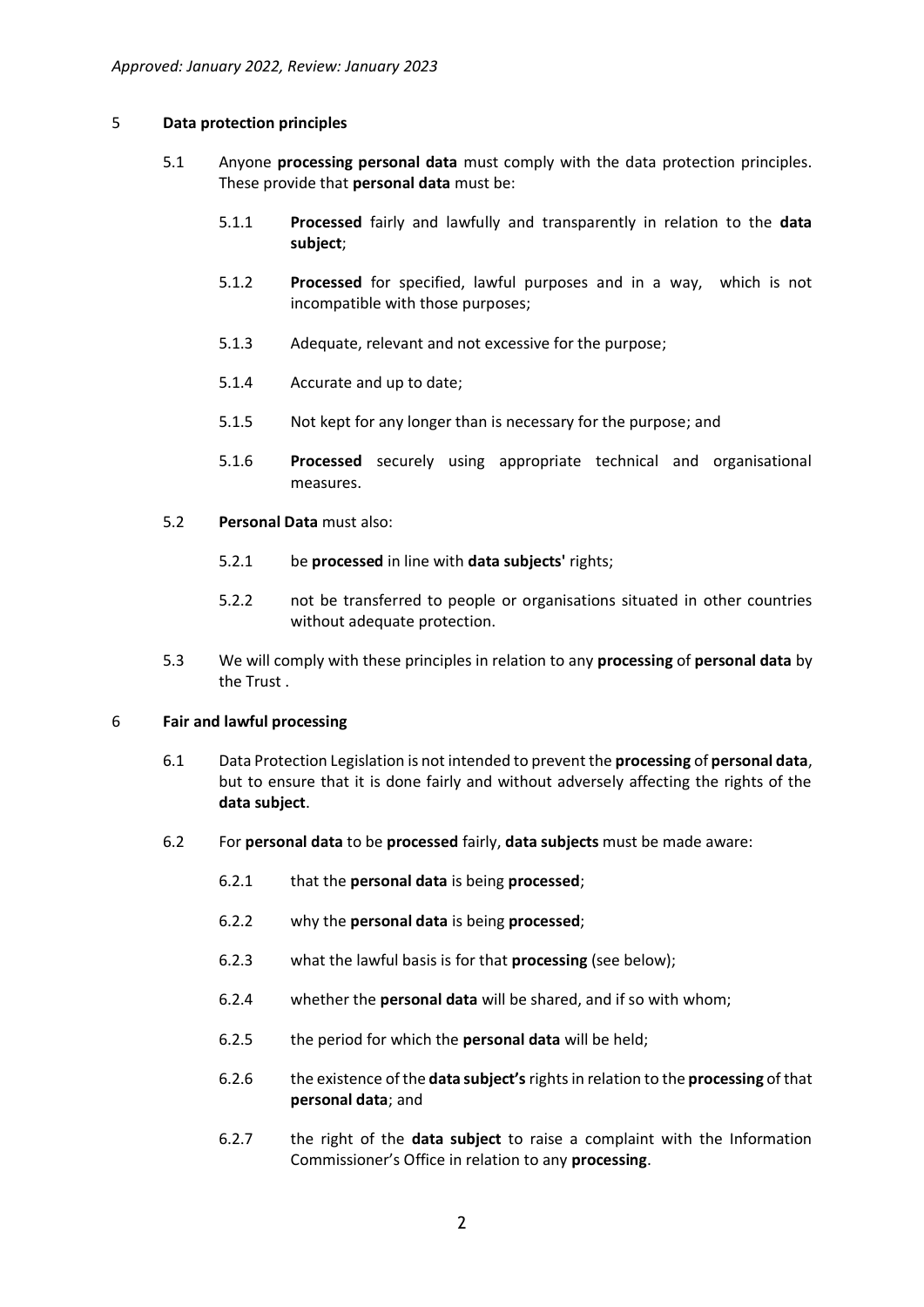- 6.3 We will only obtain such **personal data** as is necessary and relevant to the purpose for which it was gathered and will ensure that we have a lawful basis for any **processing**.
- 6.4 For **personal data** to be **processed** lawfully, it must be **processed** on the basis of one of the legal grounds set out in the Data Protection Legislation. We will normally **process personal data** under the following legal grounds:
	- 6.4.1 where the **processing** is necessary for the performance of a contract between us and the **data subject**, such as an employment contract;
	- 6.4.2 where the **processing** is necessary to comply with a legal obligation that we are subject to, (e.g. the Education Act 2011);
	- 6.4.3 where the law otherwise allows us to **process** the **personal data** or we are carrying out a task in the public interest; and
	- 6.4.4 where none of the above apply then we will seek the consent of the **data subject** to the **processing** of their **personal data.**
- 6.5 When **special category personal data** is being processed then an additional legal ground must apply to that processing. We will normally only **process special category personal data** under following legal grounds:
	- 6.5.1 where the **processing** is necessary for employment law purposes, for example in relation to sickness absence;
	- 6.5.2 where the **processing** is necessary for reasons of substantial public interest, for example for the purposes of equality of opportunity and treatment;
	- 6.5.3 where the **processing** is necessary for health or social care purposes, for example in relation to pupils with medical conditions or disabilities; and
	- 6.5.4 where none of the above apply then we will seek the consent of the **data subject** to the **processing** of their **special category personal data**.
- 6.6 We will inform **data subjects** of the above matters by way of appropriate privacy notices which shall be provided to them when we collect the data or as soon as possible thereafter, unless we have already provided this information such as at the time when a pupil joins us.
- 6.7 If any **data user** is in doubt as to whether they can use any **personal data** for any purpose, then they must contact the DPO before doing so.

#### **Vital Interests**

6.8 There may be circumstances where it is considered necessary to **process personal data**  or **special category personal data** in order to protect the vital interests of a **data subject**. This might include medical emergencies where the **data subject** is not in a position to give consent to the **processing**. We believe that this will only occur in very specific and limited circumstances. In such circumstances we would usually seek to consult with the DPO in advance, although there may be emergency situations where this does not occur.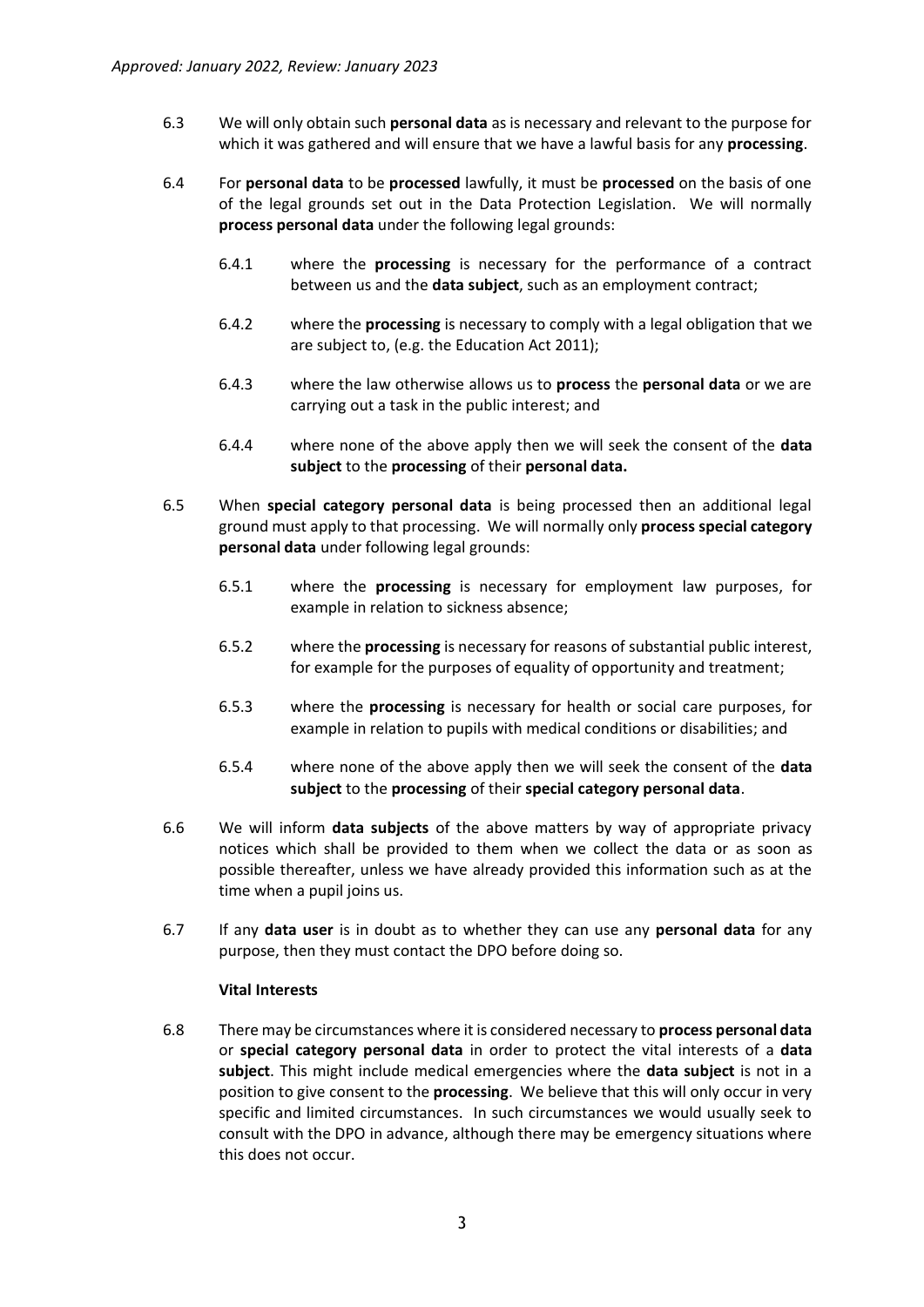#### **Consent**

- 6.9 Where none of the other bases for **processing** set out above apply then the school must seek the consent of the **data subject** before **processing** any **personal data** for any purpose.
- 6.10 There are strict legal requirements in relation to the form of consent that must be obtained from **data subjects**.
- 6.11 When pupils and or our Workforce join the Trust a consent form will be required to be completed in relation to them. This consent form deals with the taking and use of photographs and videos of them, amongst other things. Where appropriate third parties may also be required to complete a consent form.
- 6.12 In relation to all pupils we will seek consent from an individual with parental responsibility for that pupil.
- 6.13 If consent is required for any other **processing** of **personal data** of any **data subject,** then the form of this consent must:
	- 6.13.1 Inform the **data subject** of exactly what we intend to do with their **personal data**;
	- 6.13.2 Require them to positively confirm that they consent we cannot ask them to opt-out rather than opt-in; and
	- 6.13.3 Inform the **data subject** of how they can withdraw their consent.
- 6.14 Any consent must be freely given, which means that we cannot make the provision of any goods or services or other matter conditional on a **data subject** giving their consent.
- 6.15 The DPO must always be consulted in relation to any consent form before consent is obtained.
- 6.16 A record must always be kept of any consent, including how it was obtained and when.

#### 7 **Processing for limited purposes**

- 7.1 In the course of our activities as a Trust, we may collect and **process**the **personal data** set out in our Schedule of Processing Activities. This may include **personal data** we receive directly from a **data subject** (for example, by completing forms or by corresponding with us by mail, phone, email or otherwise) and **personal data** we receive from other sources (including, for example, local authorities, other schools, parents, other pupils or members of our **workforce**).
- 7.2 We will only **process personal data** for the specific purposes set out in our Schedule of Processing Activities or for any other purposes specifically permitted by Data Protection Legislation or for which specific consent has been provided by the data subject.
- 8 **Notifying data subjects**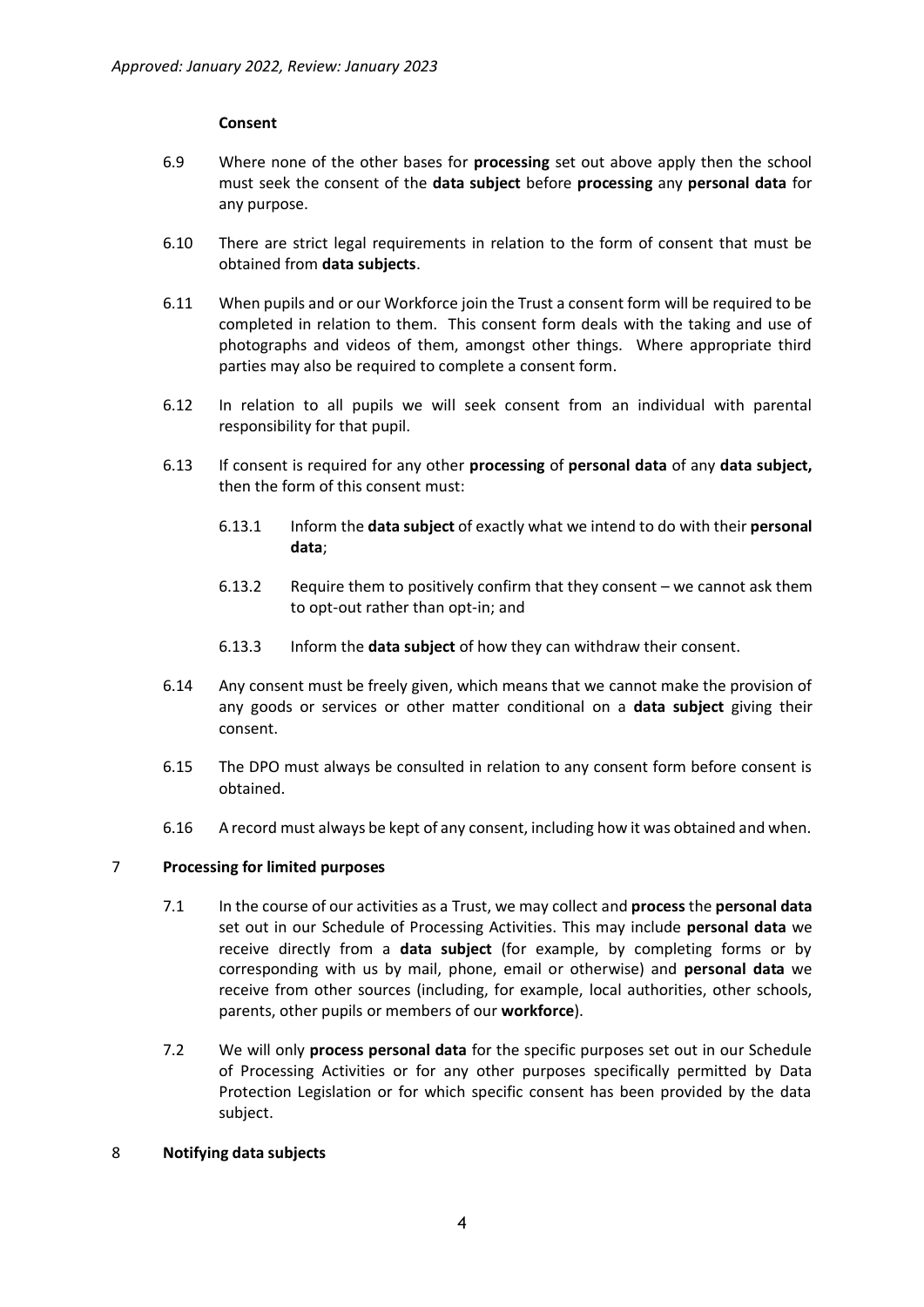- 8.1 If we collect **personal data** directly from **data subjects**, we will inform them about:
	- 8.1.1 our identity and contact details as **Data Controller** and those of the DPO;
	- 8.1.2 the purpose or purposes and legal basis for which we intend to **process** that **personal data**;
	- 8.1.3 the types of third parties, if any, with which we will share or to which we will disclose that **personal data**;
	- 8.1.4 whether the **personal data** will be transferred outside the European Economic Area ('**EEA**') and if so the safeguards in place;
	- 8.1.5 the period for which their **personal data** will be stored, by reference to our Retention and Destruction Policy;
	- 8.1.6 the existence of any automated decision making in the **processing** of the **personal data** along with the significance and envisaged consequences of the **processing** and the right to object to such decision making; and
	- 8.1.7 the rights of the **data subject** to object to or limit processing, request information, request deletion of information or lodge a complaint with the ICO.
- 8.2 Unless we have already informed **data subjects** that we will be obtaining information about them from third parties (for example in our privacy notices), then if we receive **personal data** about a **data subject** from other sources, we will provide the **data subject** with the above information as soon as possible, thereafter, informing them of where the **personal data** was obtained from.

#### 9 **Adequate, relevant and non-excessive processing**

9.1 We will only collect **personal data** to the extent that it is required for the specific purpose notified to the **data subject**, unless otherwise permitted by Data Protection Legislation.

#### 10 **Accurate data**

- 10.1 We will ensure that **personal data** we hold is accurate and kept up to date.
- 10.2 We will take reasonable steps to destroy or amend inaccurate or out-of-date data.
- 10.3 **Data subjects** have a right to have any inaccurate **personal data** rectified. See further below in relation to the exercise of this right.

#### 11 **Timely processing**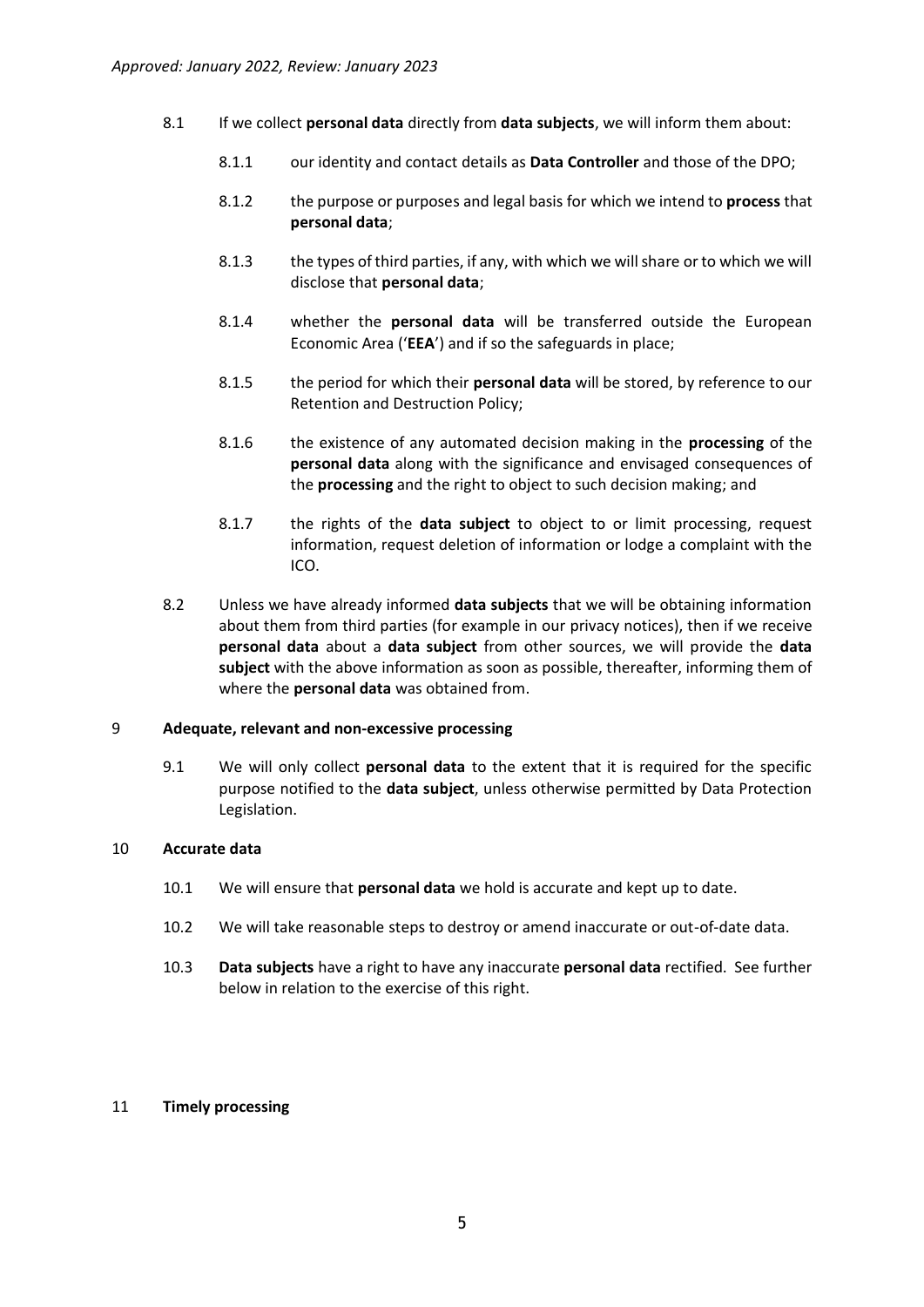11.1 We will not keep **personal data** longer than is necessary for the purpose or purposes for which they were collected. We will take all reasonable steps to destroy, or erase from our systems, all **personal data** which is no longer required.

#### 12 **Processing in line with data subject's rights**

- 12.1 We will **process** all **personal data** in line with **data subjects'** rights, in particular their right to:
	- 12.1.1 request access to any **personal data** we hold about them;
	- 12.1.2 object to the **processing** of their **personal data**, including the right to object to direct marketing;
	- 12.1.3 have inaccurate or incomplete **personal data** about them rectified;
	- 12.1.4 restrict **processing** of their **personal data**;
	- 12.1.5 have **personal data** we hold about them erased
	- 12.1.6 have their **personal data** transferred; and
	- 12.1.7 object to the making of decisions about them by automated means.

#### **The Right of Access to Personal Data**

12.2 **Data subjects** may request access to all **personal data** we hold about them. Such requests will be considered in line with the schools Subject Access Request Policy.

#### **The Right to Object**

- 12.3 In certain circumstances **data subjects** may object to us **processing** their **personal data**. This right may be exercised in relation to **processing** that we are undertaking on the basis of a legitimate interest or in pursuit of a statutory function or task carried out in the public interest.
- 12.4 An objection to **processing** does not have to be complied with where the school can demonstrate compelling legitimate grounds which override the rights of the **data subject**.
- 12.5 Such considerations are complex and must always be referred to the DPO upon receipt of the request to exercise this right.
- 12.6 In respect of direct marketing any objection to **processing** must be complied with.
- 12.7 The Trust is not however obliged to comply with a request where the **personal data** is required in relation to any claim or legal proceedings.

#### **The Right to Rectification**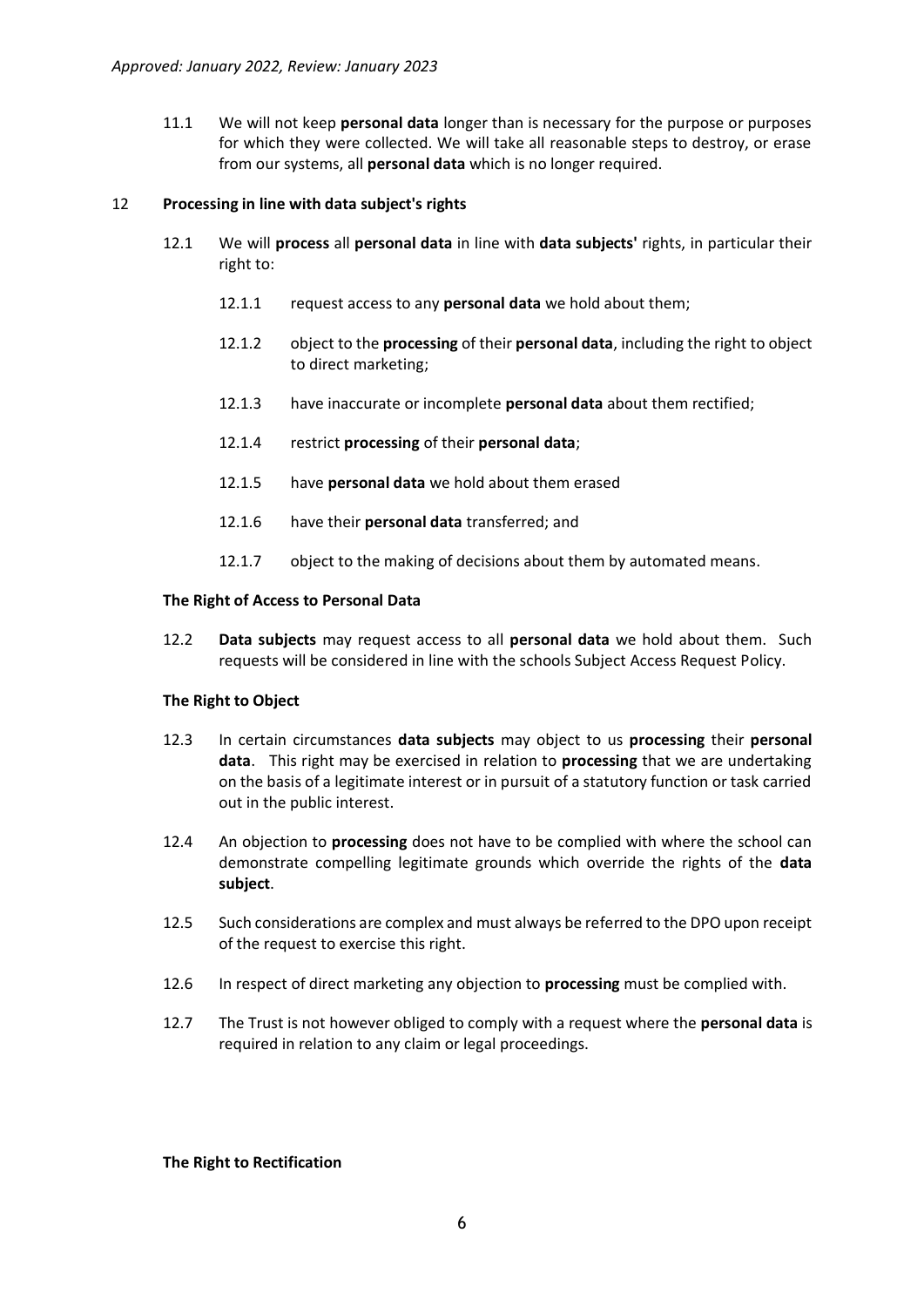- 12.8 If a **data subject** informs the Trust that **personal data** held about them by the Trust is inaccurate or incomplete, then we will consider that request and provide a response within one month.
- 12.9 If we consider the issue to be too complex to resolve within that period, then we may extend the response period by a further two months. If this is necessary, then we will inform the **data subject** within one month of their request that this is the case.
- 12.10 We may determine that any changes proposed by the **data subject** should not be made. If this is the case, then we will explain to the **data subject** why this is the case. In those circumstances we will inform the **data subject** of their right to complain to the Information Commissioner's Office at the time that we inform them of our decision in relation to their request.

#### **The Right to Restrict Processing**

- 12.11 **Data subjects** have a right to "block" or suppress the **processing** of **personal data**. This means that the Trust can continue to hold the **personal data** but not do anything else with it.
- 12.12 The Trust must restrict the **processing** of **personal data**:
	- 12.12.1 Where it is in the process of considering a request for **personal data** to be rectified (see above);
	- 12.12.2 Where the Trust is in the process of considering an objection to processing by a **data subject**;
	- 12.12.3 Where the **processing** is unlawful, but the **data subject** has asked the Trust not to delete the **personal data**; and
	- 12.12.4 Where the Trust no longer needs the **personal data,** but the **data subject** has asked the Trust not to delete the **personal data** because they need it in relation to a legal claim, including any potential claim against the Trust.
- 12.13 If the Trust has shared the relevant **personal data** with any other organisation then we will contact those organisations to inform them of any restriction, unless this proves impossible or involves a disproportionate effort.
- 12.14 The DPO must be consulted in relation to requests under this right.

#### **The Right to Be Forgotten**

- 12.15 **Data subjects** have a right to have **personal data** about them held by the Trust erased only in the following circumstances:
	- 12.15.1 Where the **personal data** is no longer necessary for the purpose for which it was originally collected;
	- 12.15.2 When a **data subject** withdraws consent which will apply only where the Trust is relying on the individuals consent to the **processing** in the first place;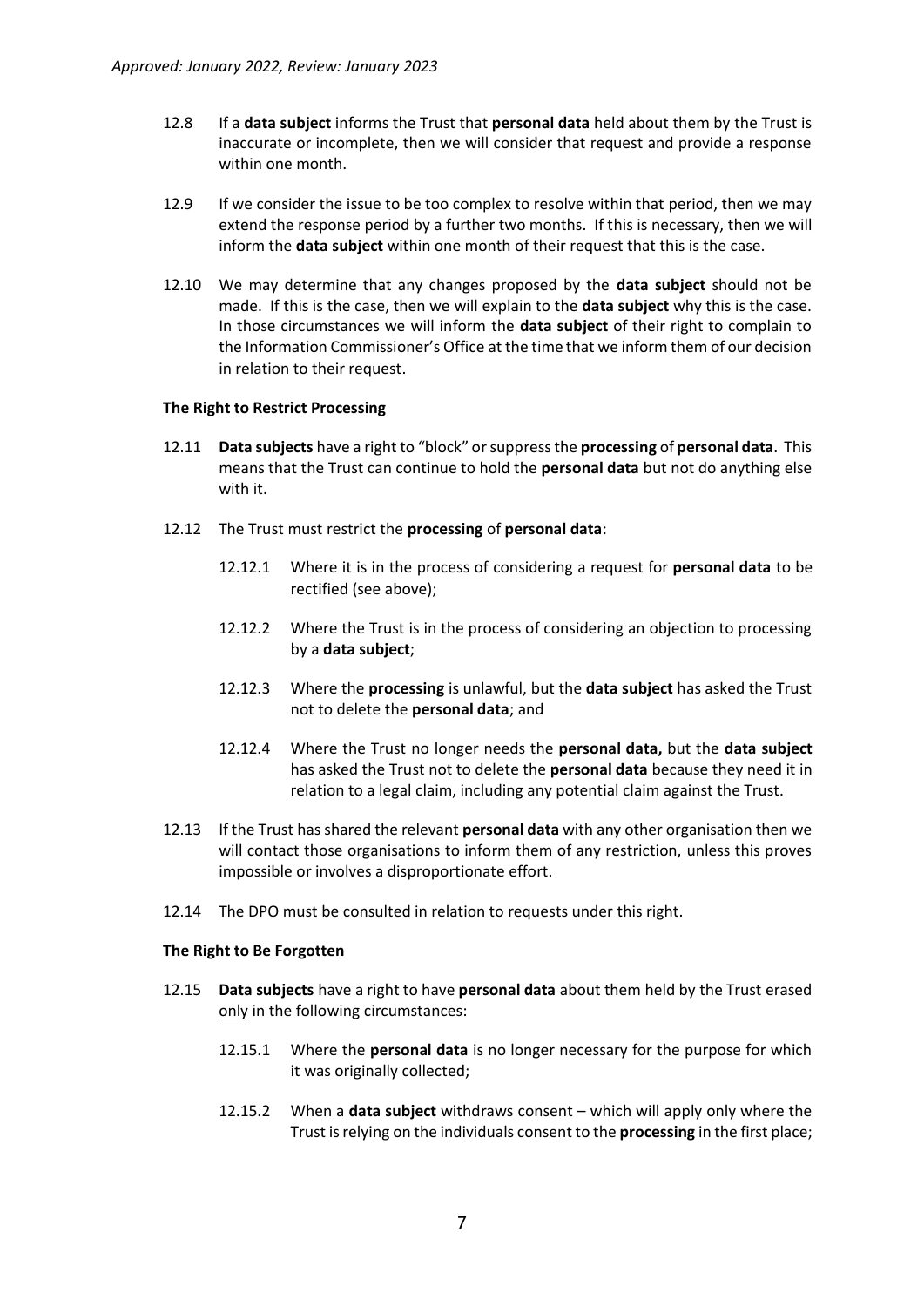- 12.15.3 When a **data subject** objects to the **processing** and there is no overriding legitimate interest to continue that **processing** – see above in relation to the right to object;
- 12.15.4 Where the **processing** of the **personal data** is otherwise unlawful;
- 12.15.5 When it is necessary to erase the **personal data** to comply with a legal obligation; and
- 12.16 The Trust is not required to comply with a request by a **data subject** to erase their **personal data** if the **processing** is taking place:
	- 12.16.1 To exercise the right of freedom of expression or information;
	- 12.16.2 To comply with a legal obligation for the performance of a task in the public interest or in accordance with the law;
	- 12.16.3 For public health purposes in the public interest;
	- 12.16.4 For archiving purposes in the public interest, research or statistical purposes; or
	- 12.16.5 In relation to a legal claim.
- 12.17 If the Trust has shared the relevant personal data with any other organisation then we will contact those organisations to inform them of any erasure, unless this proves impossible or involves a disproportionate effort.
- 12.18 The DPO must be consulted in relation to requests under this right.

#### **Right to Data Portability**

- 12.19 In limited circumstances a **data subject** has a right to receive their **personal data** in a machine-readable format, and to have this transferred to another organisation.
- 12.20 If such a request is made, then the DPO must be consulted.

#### 13 **Data security**

- 13.1 We will take appropriate security measures against unlawful or unauthorised processing of **personal data**, and against the accidental loss of, or damage to, **personal data**.
- 13.2 We will put in place procedures and technologies to maintain the security of all **personal data** from the point of collection to the point of destruction.
- 13.3 Security procedures include:
	- 13.3.1 **Entry controls.** Any stranger seen in the entry-controlled areas should be reported to a leadership team member immediately.
	- 13.3.2 **Secure lockable desks and cupboards.** Desks and cupboards should be kept locked if they hold confidential information of any kind. (Personal information is always considered confidential.)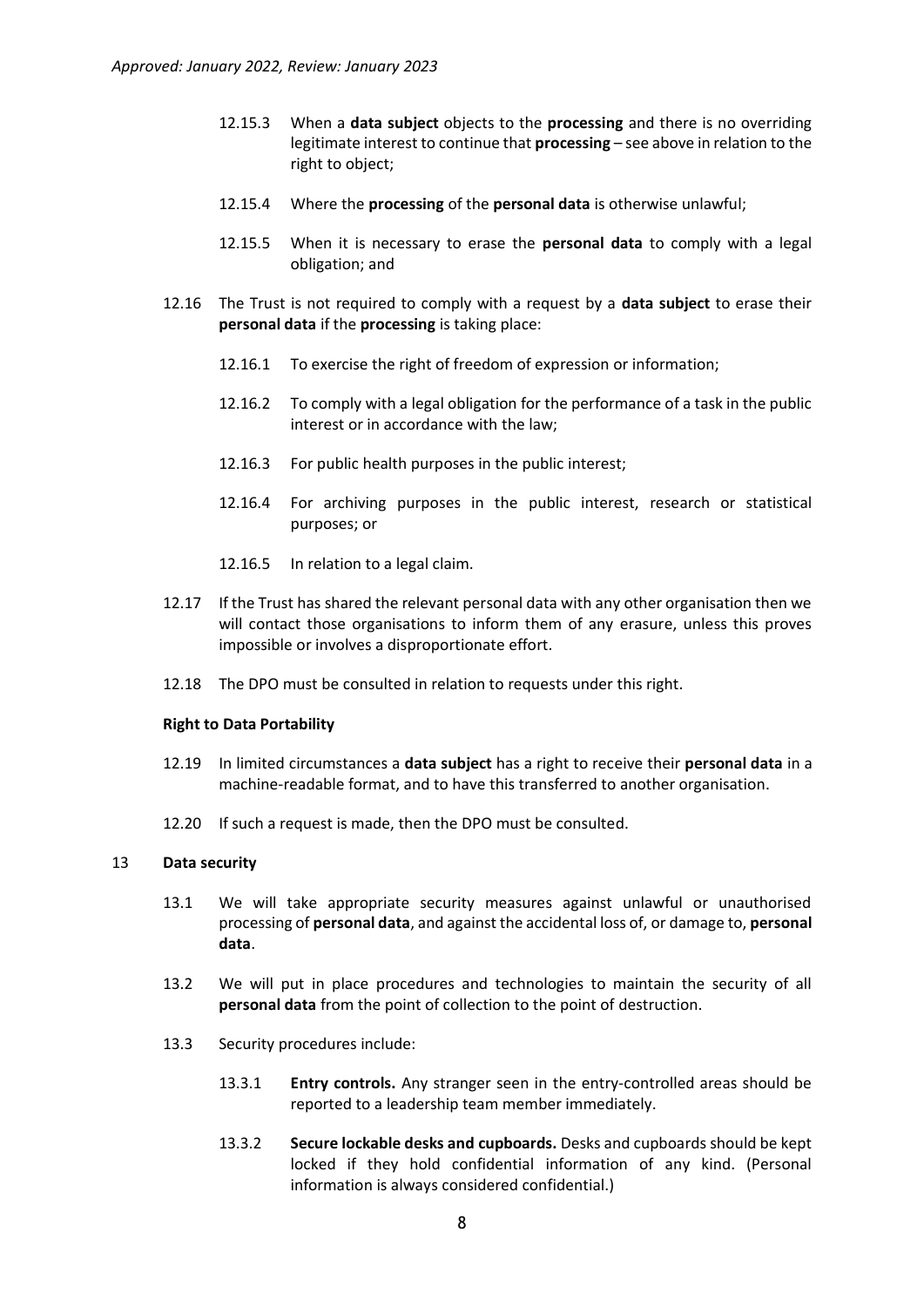- 13.3.3 **Methods of disposal.** Paper documents should be shredded. Digital storage devices should be physically destroyed when they are no longer required. IT assets must be disposed of in accordance with the Information Commissioner's Office guidance on the disposal of IT assets.
- 13.3.4 **Equipment.** Data users must ensure that individual monitors do not show confidential information to passers-by and that they log off from their PC when it is left unattended.
- 13.3.5 **Working away from the school premises – paper documents.** Members of staff should use electronic versions of documents where possible.
- 13.3.6 **Working away from the school premises – electronic working.** The use of USB storage devices is not permitted, unless 1) the device is encrypted and 2) the CEO has given permission for its use.
- 13.3.7 **Document printing.** Documents containing **personal data** must be collected immediately from printers and not left on photocopiers.
- 13.4 Any member of staff found to be in breach of the above security measures may be subject to disciplinary action.

# 14 **Data Protection Impact Assessments**

- 14.1 The Trust takes data protection very seriously and will consider and comply with the requirements of Data Protection Legislation in relation to all of its activities whenever these involve the use of personal data, in accordance with the principles of data protection by design and default.
- 14.2 In certain circumstances the law requires us to carry out detailed assessments of proposed **processing**. This includes where we intend to use new technologies which might pose a high risk to the rights of **data subjects** because of the types of data we will be **processing** or the way that we intend to do so.
- 14.3 The Trust will complete an assessment of any such proposed **processing** and has a template document which ensures that all relevant matters are considered.

The DPO should always be consulted as to whether a data protection impact assessment is required, and if so how to undertake that assessment.

#### 15 **Disclosure and sharing of personal information**

- 15.1 We may share **personal data** that we hold about **data subjects**, and without their consent, with other organisations. Such organisations include the Department for Education, Education and Skills Funding Agency "ESFA", Ofsted, health authorities and professionals, the Local Authority, examination bodies, other schools, and other organisations where we have a lawful basis for doing so.
- 15.2 The Trust will inform **data subjects** of any sharing of their **personal data** unless we are not legally required to do so, for example where **personal data** is shared with the police in the investigation of a criminal offence.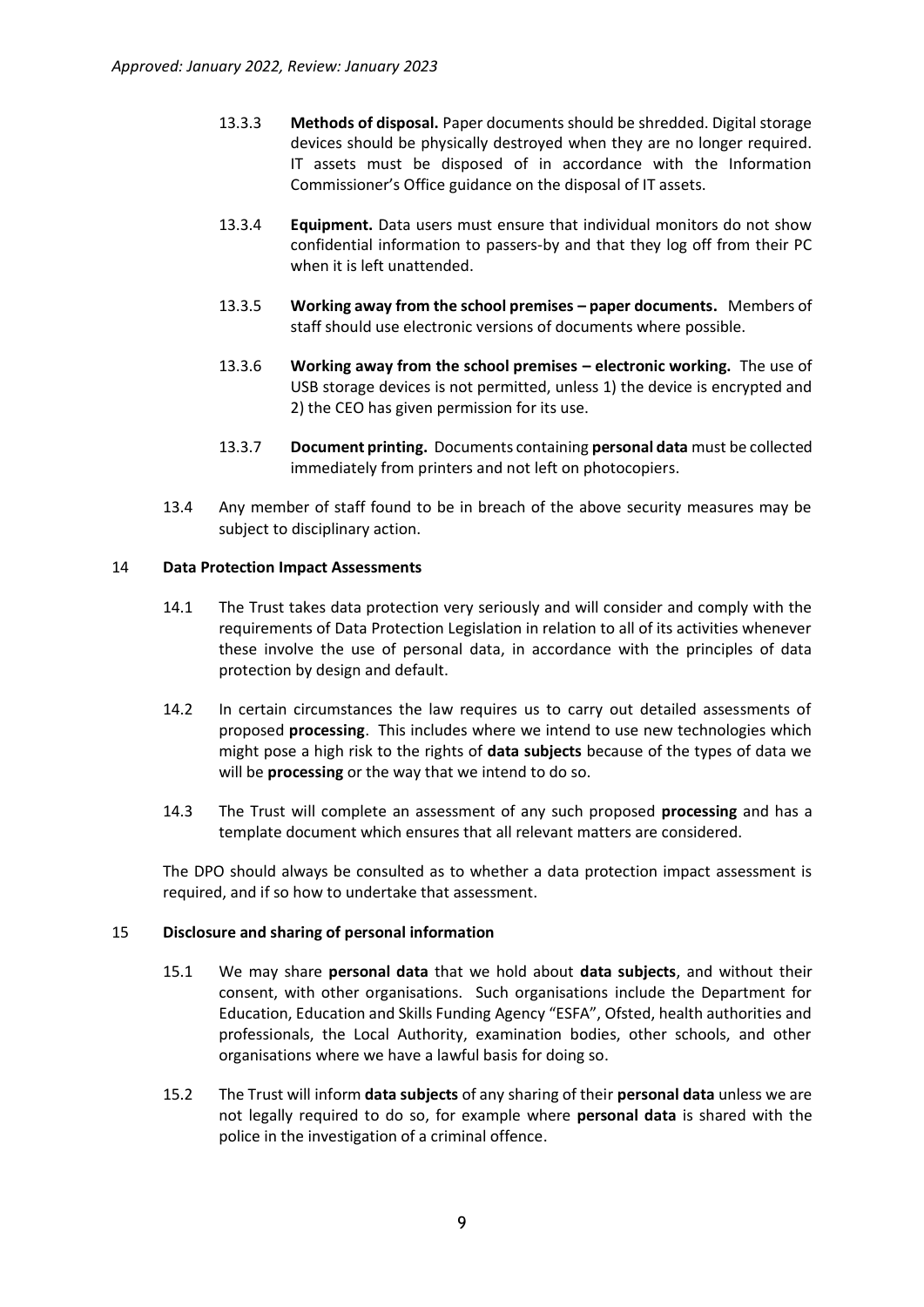- 15.3 In some circumstances we will not share safeguarding information. Please refer to our Child Protection Policy.
- 15.4 Further detail is provided in our Schedule of Processing Activities.

#### 16 **Data Processors**

- 16.1 We contract with various organisations who provide services to the Trust, including payroll providers, project managers, accountancy and legal professionals, and thirdparty application providers (e.g. payment modules, communication modules) among others.
- 16.2 In order that these services can be provided effectively we are required to transfer **personal data** of **data subjects** to these **data processors**.
- 16.3 **Personal data** will only be transferred to a **data processor** if they agree to comply with our procedures and policies in relation to data security, or if they put in place adequate measures themselves to the satisfaction of the Trust. The Trust will always undertake due diligence of any **data processor** before transferring the **personal data** of **data subjects** to them.
- 16.4 Contracts with **data processors** will comply with Data Protection Legislation and contain explicit obligations on the **data processor** to ensure compliance with the Data Protection Legislation, and compliance with the rights of **Data Subjects**.

#### 17 **Images and Videos**

- 17.1 Parents and others attending Trust events are allowed to take photographs and videos of those events for domestic purposes. For example, parents can take video recordings of a school performance involving their child. The Trust does not prohibit this as a matter of policy.
- 17.2 The Trust does not however agree to any such photographs or videos being used for any other purpose, but acknowledges that such matters are, for the most part, outside of the ability of the Trust to prevent.
- 17.3 The Trust asks that parents and others do not post any images or videos which include any child other than their own child on any social media or otherwise publish those images or videos.
- 17.4 As a Trust we want to celebrate the achievements of our pupils and therefore may want to use images and videos of our pupils within promotional materials, or for publication in the media such as local, or even national, newspapers covering school events or achievements. We will seek the consent of pupils, and their parents where appropriate, before allowing the use of images or videos of pupils for such purposes.
- 17.5 Whenever a pupil begins their attendance at the Trust, they, or their parent where appropriate, will be asked to complete a consent form in relation to the use of images and videos of that pupil. We will not use images or videos of pupils for any purpose where we do not have consent.
- 18 **CCTV**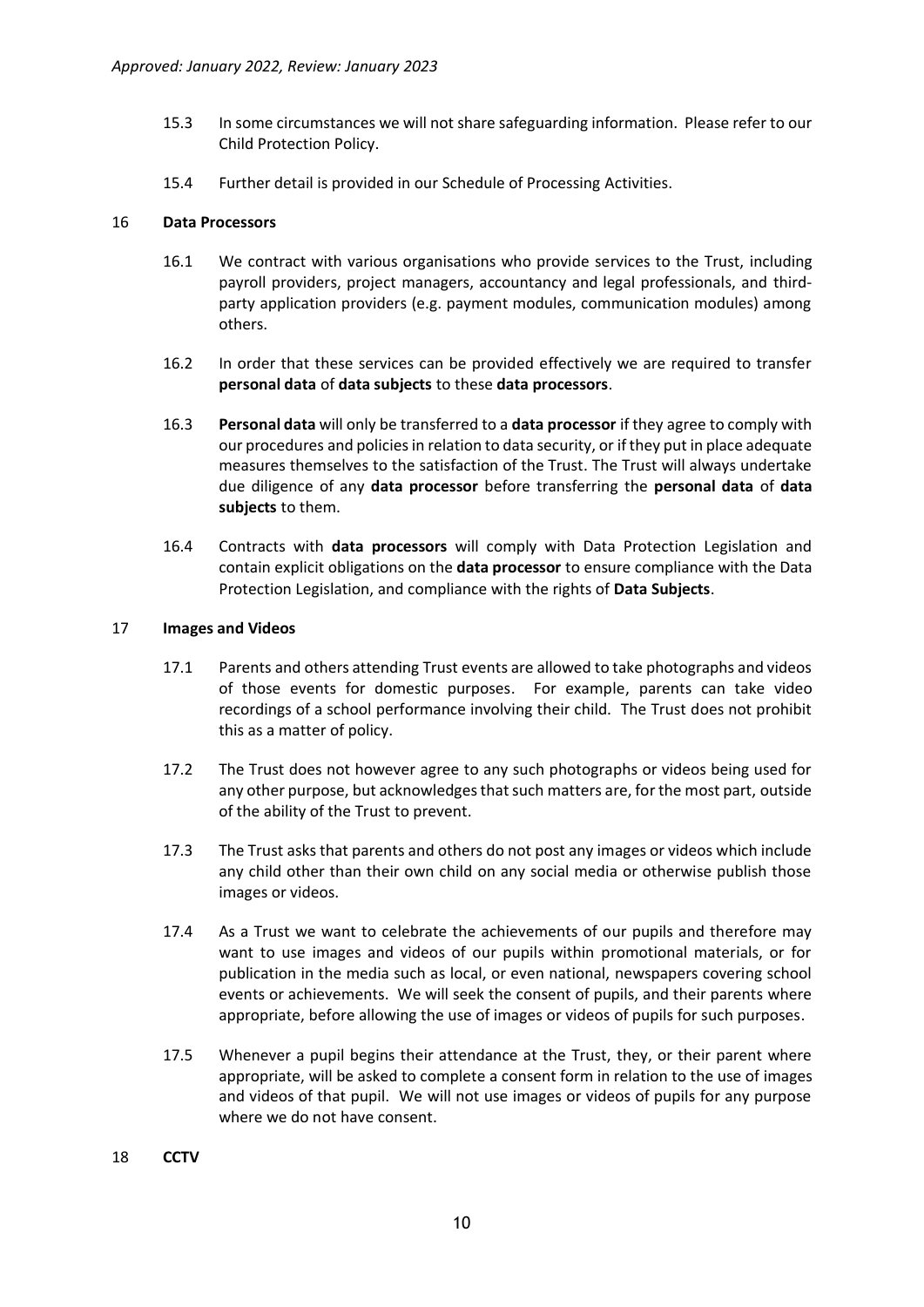# 18.1 The Trust operates a CCTV system.

# 19 **Changes to this policy**

We may change this policy at any time. Where appropriate, we will notify **data subjects** of those changes.